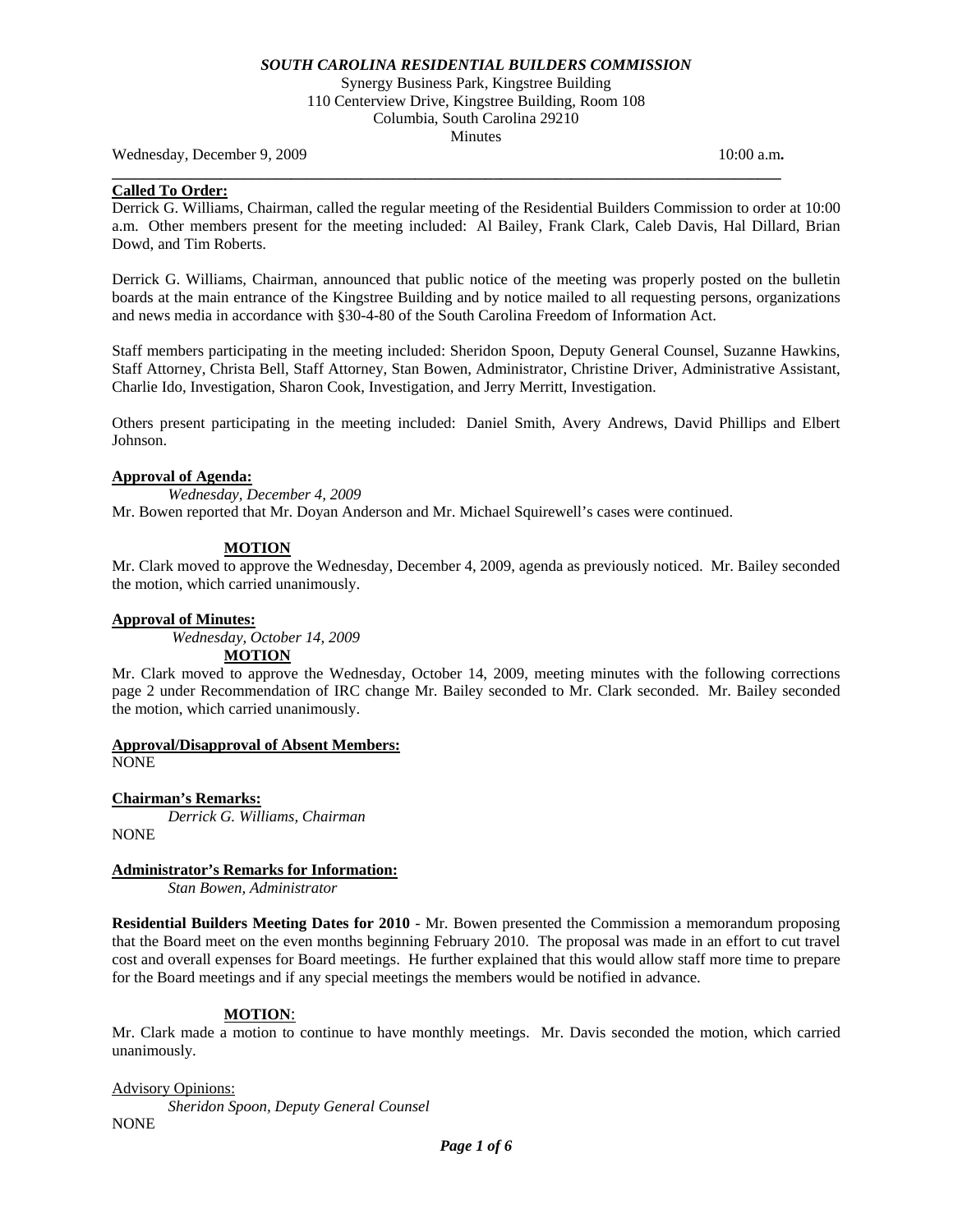Synergy Business Park, Kingstree Building 110 Centerview Drive, Kingstree Building, Room 108 Columbia, South Carolina 29210 Minutes

**\_\_\_\_\_\_\_\_\_\_\_\_\_\_\_\_\_\_\_\_\_\_\_\_\_\_\_\_\_\_\_\_\_\_\_\_\_\_\_\_\_\_\_\_\_\_\_\_\_\_\_\_\_\_\_\_\_\_\_\_\_\_\_\_\_\_\_\_\_\_\_\_\_\_\_\_\_\_\_\_\_\_\_\_\_\_** 

Wednesday, December 9, 2009 10:00 a.m. **10:00 a.m. 10:00 a.m. 10:00 a.m.** 

Legislative Update:

*Robert Selman* 

NONE

## **Old Business:**

Mr. Clark reported that previously the Commission had a meeting with Mr. David Christian, III, Deputy Director of Office of Licensure and Compliance and it was decided that all applications with a "yes" answer would have to be approved by Mr. Stan Bowen, administrator.

Mr. Spoon advised that staff does not deny a license but the license is not approved at staff level and the applicant is asked to appear before the Board. He went on to say that, not every "yes" answer on an application does not warrant an appearance before the Board. Mr. Spoon advised that he would assist Mr. Bowen with arranging a meeting with the staff of Office of Licensure and Compliance.

## **MOTION:**

Mr. Clark made a motion that all applications with a "yes" answer including initial, renewal and online must be reviewed by Stan Bowen, Administrator before issuance of a license. Mr. Bailey seconded the motion, which carried unanimously.

# **Recommendations of IRC:**

**MOTION**

Mr. Bailey made a motion, to approve the recommendations of the Investigative Review Committee. Mr. Roberts seconded the motion, which carried unanimously.

# **Recommendations of Guidelines:**

 **MOTION**

Mr. Davis made a motion, to approve the recommendations of the Investigative Review Committee. Mr. Bailey seconded the motion, which carried unanimously.

## **Application Reviews:**

 *Mr. Larry F. Silvers* 

The Commission held an Application Hearing regarding Mr. Larry F. Silvers.

## **MOTION**

Mr. Davis made a motion; to approve Mr. Silvers' Residential Specialty Contractors Registration once he provides documentation satisfactory to the Commission that he is making the required monthly child support payments; provide documentation satisfactory to the Commission that the judgments in question have been removed from his credit report. Mr. Bailey seconded the motion, which carried unanimously.

## *(This proceeding was recorded by a court reporter in order to produce a verbatim transcript if requested in accordance with the law.)*

## *Mr. Moises H. Almazan*

The Commission held an Application Hearing regarding Mr. Moises H. Almazan.

## **MOTION:**

Mr. Bailey made a motion to approve Mr. Almazan Residential Specialty Registration once he submit documentation satisfactory to the Commission that he has complied with the citation and that he has paid the civil penalty of Five Hundred (\$500.00) Dollars; shall obtain and continue to maintain during the practice authorization period a surety bond, acceptable to the Commission in the minimum amount of Five Thousand (\$5000.00) Dollars;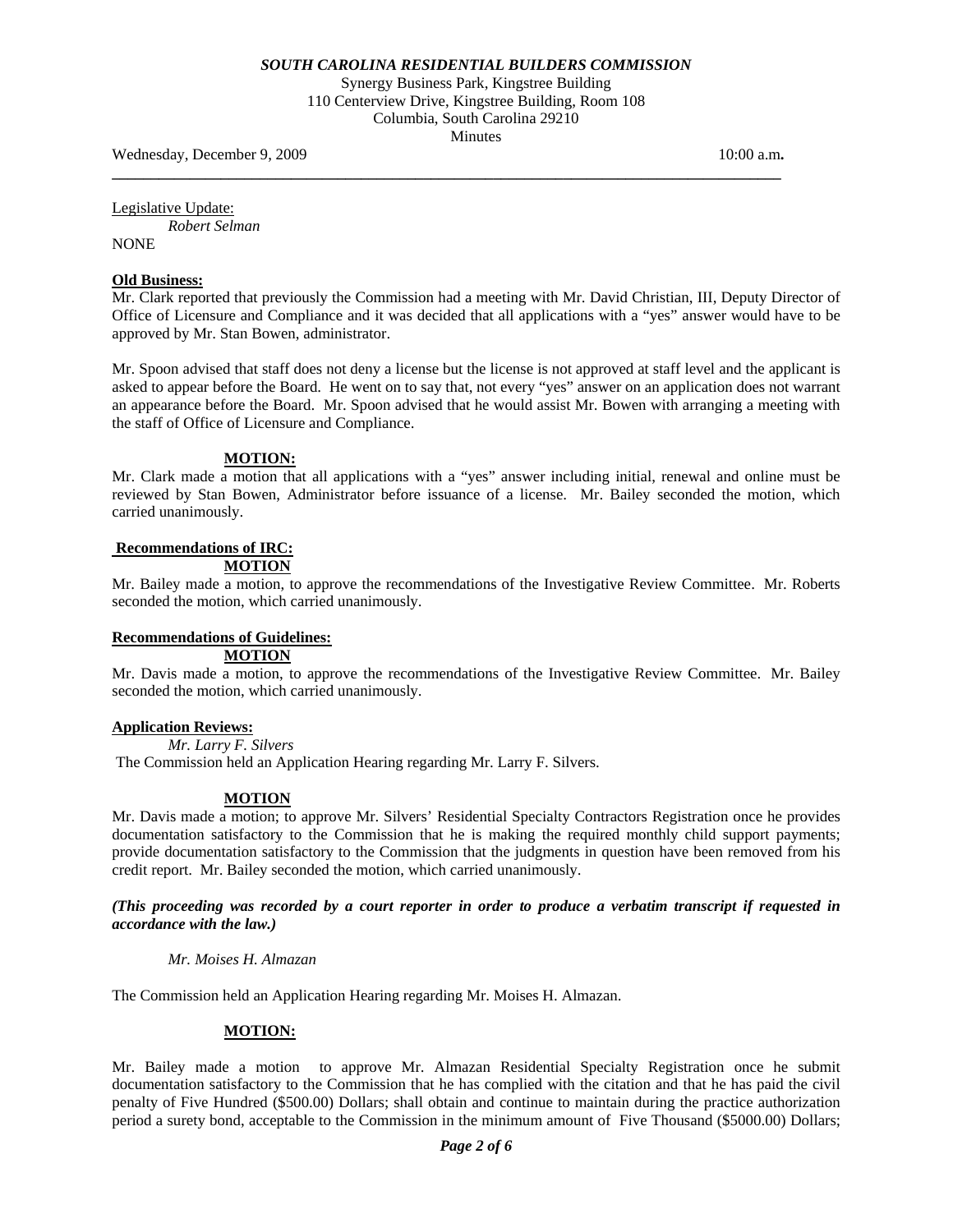Synergy Business Park, Kingstree Building

110 Centerview Drive, Kingstree Building, Room 108 Columbia, South Carolina 29210

Minutes

Wednesday, December 9, 2009 10:00 a.m. **10:00 a.m. 10:00 a.m. 10:00 a.m.** 

and registration shall be placed in a two-year probationary status Mr. Roberts seconded the motion, which carried unanimously. Mr. Davis seconded the motion, which carried unanimously.

**\_\_\_\_\_\_\_\_\_\_\_\_\_\_\_\_\_\_\_\_\_\_\_\_\_\_\_\_\_\_\_\_\_\_\_\_\_\_\_\_\_\_\_\_\_\_\_\_\_\_\_\_\_\_\_\_\_\_\_\_\_\_\_\_\_\_\_\_\_\_\_\_\_\_\_\_\_\_\_\_\_\_\_\_\_\_** 

## *(This proceeding was recorded by a court reporter in order to produce a verbatim transcript if requested in accordance with the law.)*

 *Mr. William M. Sobczak* 

The Commission held an Application Hearing regarding Mr. William M. Sobczak.

## **MOTION:**

Mr. Roberts made a motion to approve Mr. Sobczak to sit for the Residential Builders Home Inspectors Examination. Mr. Davis seconded the motion, which carried unanimously.

*(This proceeding was recorded by a court reporter in order to produce a verbatim transcript if requested in accordance with the law.)* 

*Mr. William Church* 

The Commission held an Application Hearing regarding Mr. William Church.

## **MOTION:**

Mr. Bailey made a motion to approve Mr. Church's Residential Specialty Contractor's Application once he provides documentation satisfactory to the Commission that he has paid or entered into a payment arrangement concerning all the items appearing on his credit report; maintain and continue to maintain a surety bond in the amount of Five Thousand (\$5,000.00) Dollars; and registration shall be placed in a probationary status for a period of two-years. status. Mr. Davis seconded the motion, which carried unanimously.

#### *(This proceeding was recorded by a court reporter in order to produce a verbatim transcript if requested in accordance with the law.)*

*Mr. James A. Clacutt, Jr.* 

The Commission held an Application Hearing regarding Mr. James A. Calcutt, Jr..

#### **MOTION:**

Mr. Bailey made a motion to approve Mr. Clacutt's Residential Specialty Contractor's Application. Mr. Clark seconded the motion, which carried unanimously.

*(This proceeding was recorded by a court reporter in order to produce a verbatim transcript if requested in accordance with the law.)* 

*Mr. Corey A. Schiff*  Mr. Norris was not present. No Action Taken.

## *(This proceeding was recorded by a court reporter in order to produce a verbatim transcript if requested in accordance with the law.)*

## **Reinstatement of License:**

*Mr. Kenneth Bryant* 

The Commission held a Reinstate of License Hearing regarding Mr. Kenneth Bryant.

## **MOTION**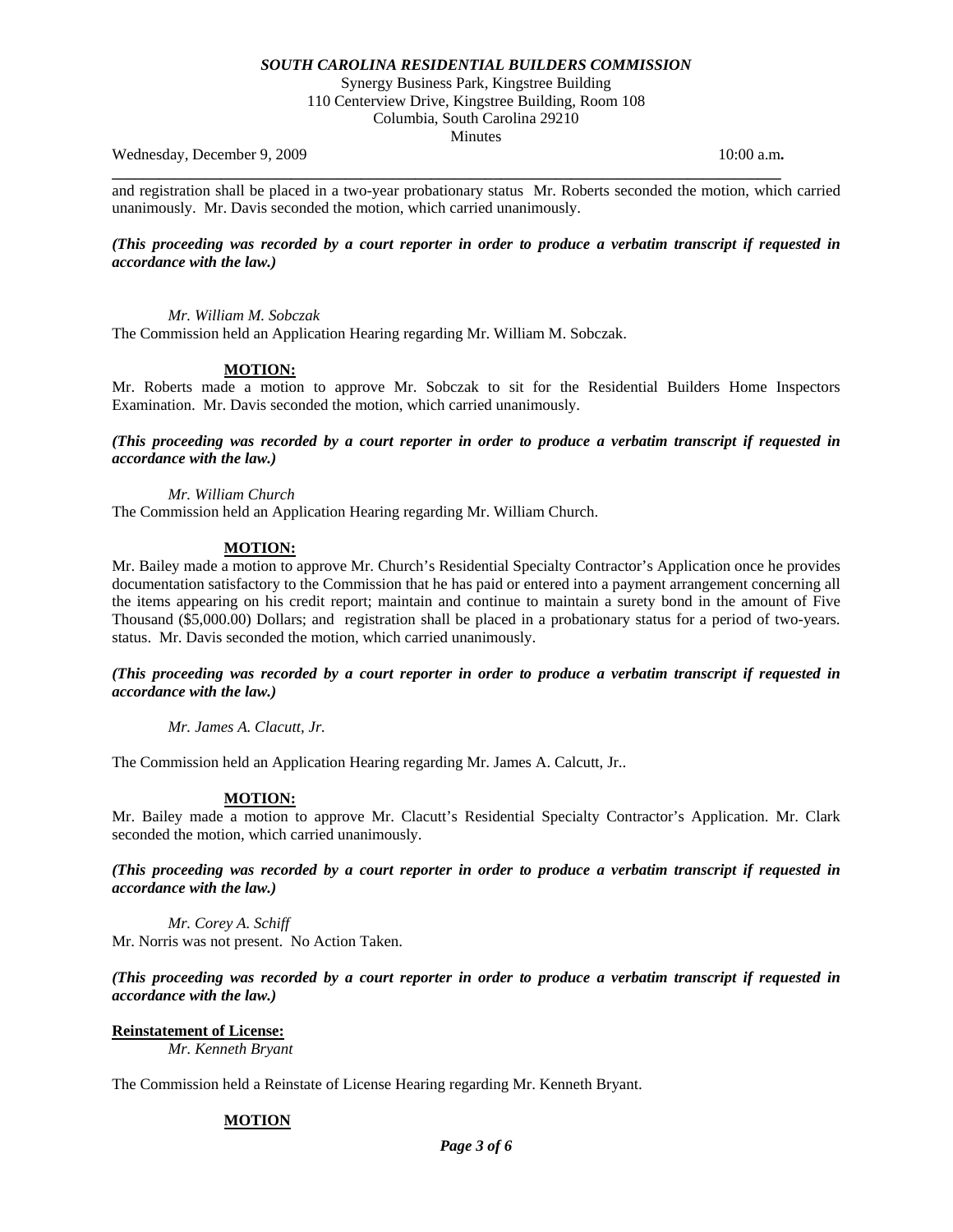Synergy Business Park, Kingstree Building

110 Centerview Drive, Kingstree Building, Room 108 Columbia, South Carolina 29210

**Minutes** 

Wednesday, December 9, 2009 10:00 a.m. **10:00 a.m. 10:00 a.m. 10:00 a.m.** 

Mr. Bailey made a motion; to approve Mr.Bryant's Residential Plumbing License. Mr. Dowd seconded the motion, which carried unanimously.

**\_\_\_\_\_\_\_\_\_\_\_\_\_\_\_\_\_\_\_\_\_\_\_\_\_\_\_\_\_\_\_\_\_\_\_\_\_\_\_\_\_\_\_\_\_\_\_\_\_\_\_\_\_\_\_\_\_\_\_\_\_\_\_\_\_\_\_\_\_\_\_\_\_\_\_\_\_\_\_\_\_\_\_\_\_\_** 

*(This proceeding was recorded by a court reporter in order to produce a verbatim transcript if requested in accordance with the law.)* 

*Mr. A. Steve Bishop, Jr.*  Not Present. No Action Taken.

*(This proceeding was recorded by a court reporter in order to produce a verbatim transcript if requested in accordance with the law.)* 

#### **Approval of Hearing Officer's Recommendation for Citations:**

 *Mr. Roy Dudley Mumford* 

 *MOTION*

Mr. Bailey made a motion, to approve the citation against Ron Dudley Mumford for citation #1042. Mr. Roberts seconded the motion, which carried unanimously.

*(This proceeding was recorded by a court reporter in order to produce a verbatim transcript if requested in accordance with the law.)* 

 *Mr. William Street* 

# *MOTION*

Mr. Bailey made a motion, to approve the citation against Mr. William Street for citation #1059. Mr. Davis seconded the motion, which carried unanimously.

*(This proceeding was recorded by a court reporter in order to produce a verbatim transcript if requested in accordance with the law.)* 

 *Mr. William Daniels MOTION*

Mr. Robert made a motion, to approve the citation against Mr. William Daniels for citation #1000, #1001, #1003, #1004, #1006, and #1007. Mr. Dillard seconded the motion, which carried unanimously.

*(This proceeding was recorded by a court reporter in order to produce a verbatim transcript if requested in accordance with the law.)* 

## **Clarification of Certification of Authorization**

 *Mr. David Phillips*  Not Present. No Action Taken

*(This proceeding was recorded by a court reporter in order to produce a verbatim transcript if requested in accordance with the law.)* 

## **Approval of Administrator's Recommendation for Bond Claims:**

*Mr. William Kingery* 

## **MOTION**

Mr. Bailey made a motion, to approve the Administrator's Recommendation for Bond Claim against Mr. Kingery. Mr. Roberts seconded the motion, which carried unanimously.

*(This proceeding was recorded by a court reporter in order to produce a verbatim transcript if requested in accordance with the law.)*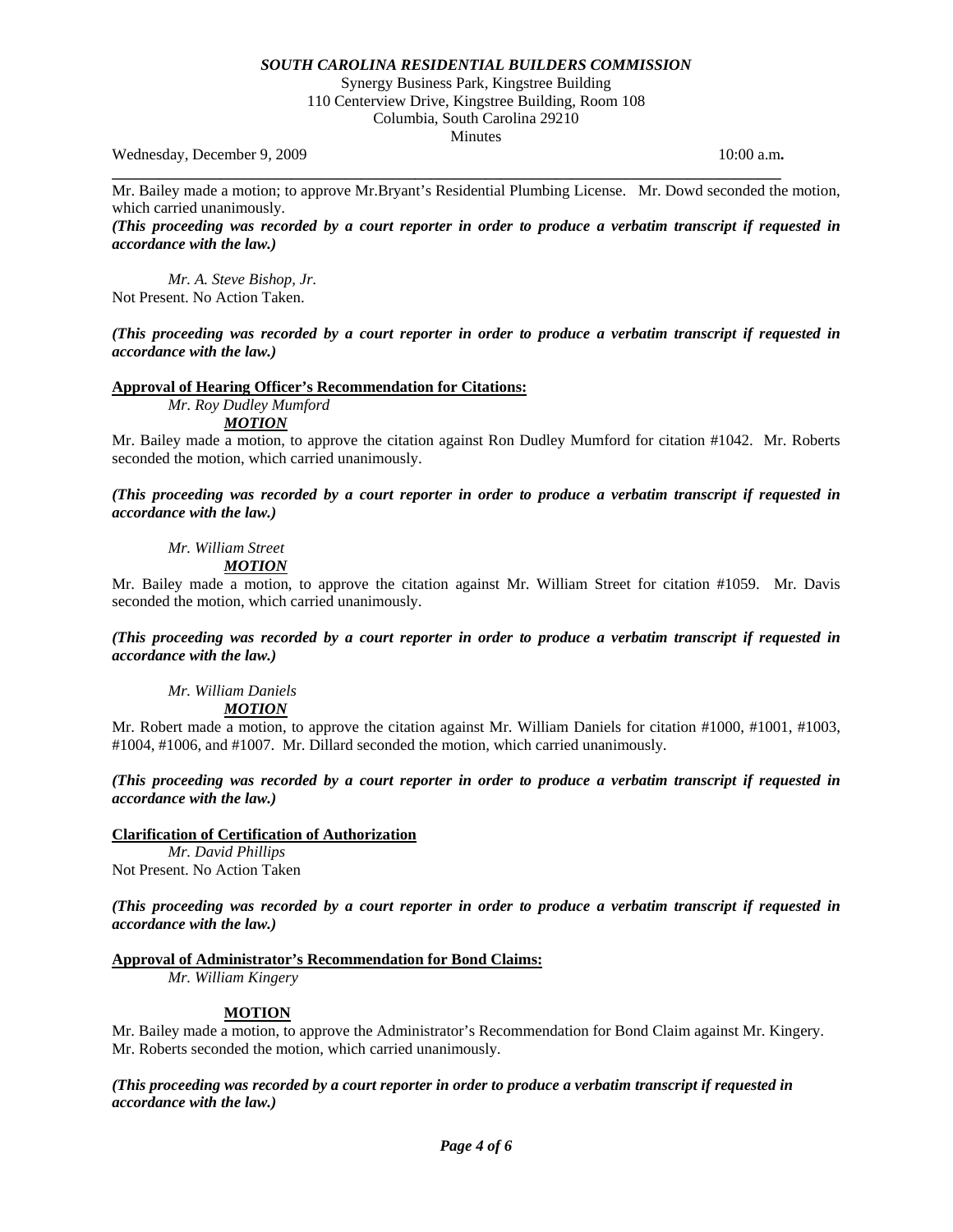Synergy Business Park, Kingstree Building 110 Centerview Drive, Kingstree Building, Room 108 Columbia, South Carolina 29210

**Minutes** 

Wednesday, December 9, 2009 10:00 a.m. **10:00 a.m. 10:00 a.m. 10:00 a.m.** 

 *Ms. Holly Wilson* 

## **MOTION**

Mr. Bailey made a motion, to approve the Administrator's Recommendation for Bond Claim against Ms. Holly Wilson. Mr. Roberts seconded the motion, which carried unanimously.

**\_\_\_\_\_\_\_\_\_\_\_\_\_\_\_\_\_\_\_\_\_\_\_\_\_\_\_\_\_\_\_\_\_\_\_\_\_\_\_\_\_\_\_\_\_\_\_\_\_\_\_\_\_\_\_\_\_\_\_\_\_\_\_\_\_\_\_\_\_\_\_\_\_\_\_\_\_\_\_\_\_\_\_\_\_\_** 

*(This proceeding was recorded by a court reporter in order to produce a verbatim transcript if requested in accordance with the law.)* 

 *Mr. Dan Rogers* 

## **MOTION**

Mr. Bailey made a motion, to approve the Administrator's Recommendation for Bond Claim against Mr. Dan Rogers. Mr. Roberts seconded the motion, which carried unanimously.

*(This proceeding was recorded by a court reporter in order to produce a verbatim transcript if requested in accordance with the law.)* 

 *Mr. Brian Nutting Hogan* 

## **MOTION**

Mr. Bailey made a motion, to approve the Administrator's Recommendation for Bond Claim against Mr. Hogan. Mr. Roberts seconded the motion, which carried unanimously.

*(This proceeding was recorded by a court reporter in order to produce a verbatim transcript if requested in accordance with the law.)* 

 *Mr. Willie Frederick* 

## **MOTION**

Mr. Bailey made a motion, to approve the Administrator's Recommendation for Bond Claim against Mr. Willie Frederick. Mr. Roberts seconded the motion, which carried unanimously.

## *(This proceeding was recorded by a court reporter in order to produce a verbatim transcript if requested in accordance with the law.)*

#### **Request for Extension:**

(Advice Councils were Ms. Eddye Lane and Dean Grigg) (Christa Bell, represented the State)

*Ms. Nancy Mauney* 

#### **MOTION**

Mr. Bailey made a motion, to grant Mrs. Mauney 15 days from the hearing to have all repairs completed and reduced the fine to One Thousand (\$1000.00) Dollars. Mr. Dillard seconded the motion, which carried unanimously.

*(This proceeding was recorded by a court reporter in order to produce a verbatim transcript if requested in accordance with the law.)* 

**Administrative Hearing:**

*Mr. Terry Lemmonds*